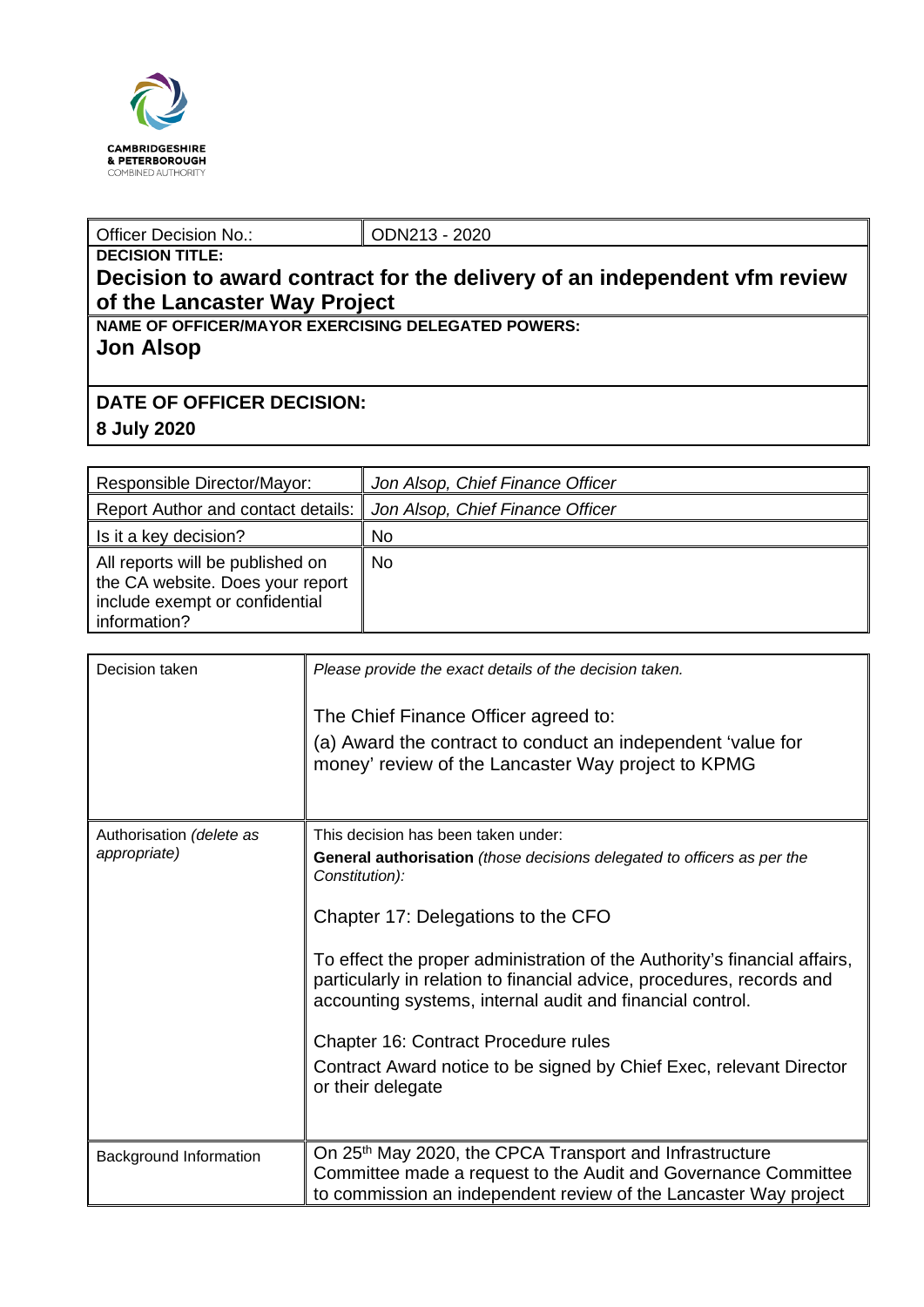

|                                    | which is funded by the Combined Authority but delivered by<br>Cambridgeshire County Council.                                                                                                                                                                                                                                                                                                                                                      |                                                                   |  |  |
|------------------------------------|---------------------------------------------------------------------------------------------------------------------------------------------------------------------------------------------------------------------------------------------------------------------------------------------------------------------------------------------------------------------------------------------------------------------------------------------------|-------------------------------------------------------------------|--|--|
|                                    | On 26th May, the Audit and Governance Committee agreed Terms of<br>Reference for the review which had been drawn up by the<br>Combined Authority in conjunction with Cambridgeshire County<br>Council as the Highways Authority. The terms of reference<br>included reviewing the project in terms of:<br>Value for money,<br>$\bullet$<br>Compliance with project management best practice<br>Decision making<br>$\bullet$<br>Governance process |                                                                   |  |  |
|                                    | The Committee resolved to request the Chief Finance Officer, in<br>consultation with the Chair, the Director of Delivery and Strategy,<br>and Cambridgeshire County Council to commission the review.                                                                                                                                                                                                                                             |                                                                   |  |  |
|                                    | A number of potential suppliers were approached including from a<br>list of auditors who were on the CCS RM3745 Framework.                                                                                                                                                                                                                                                                                                                        |                                                                   |  |  |
|                                    | was acceptable to both the Combined Authority and<br>Cambridgeshire County Council.                                                                                                                                                                                                                                                                                                                                                               | Three suppliers provided quotes for the work. The supplier chosen |  |  |
| Alternative options<br>considered. | List alternative options considered and rejected and the reasons for rejection.<br>Do not leave this section blank or put 'None'. There is always an alternative<br>even if it is to do nothing.                                                                                                                                                                                                                                                  |                                                                   |  |  |
|                                    | 1. Do nothing.                                                                                                                                                                                                                                                                                                                                                                                                                                    |                                                                   |  |  |
|                                    | Not an option as this was a request made by the Audit and<br>Governance Committee and the Transport and Infrastructure<br>Committee.                                                                                                                                                                                                                                                                                                              |                                                                   |  |  |
| <b>Financial Implications</b>      | The cost of the service is expected to be between £25,000 and<br>£29,500.<br>Costs will be shared between CPCA and CCC<br>The charge to CPCA is therefore expected to be between £12,500<br>and £14,750                                                                                                                                                                                                                                           |                                                                   |  |  |
|                                    |                                                                                                                                                                                                                                                                                                                                                                                                                                                   |                                                                   |  |  |
|                                    |                                                                                                                                                                                                                                                                                                                                                                                                                                                   |                                                                   |  |  |
|                                    | The CPCA element will be covered from the 'miscellaneous'<br>Governance Costs budget.                                                                                                                                                                                                                                                                                                                                                             |                                                                   |  |  |
| Consultation                       | relevant<br>List<br>any<br>consultation<br>undertaken in relation to the decision.<br>For example portfolio holders, other                                                                                                                                                                                                                                                                                                                        | Name and Date approved (or indicate<br>if not applicable) -       |  |  |